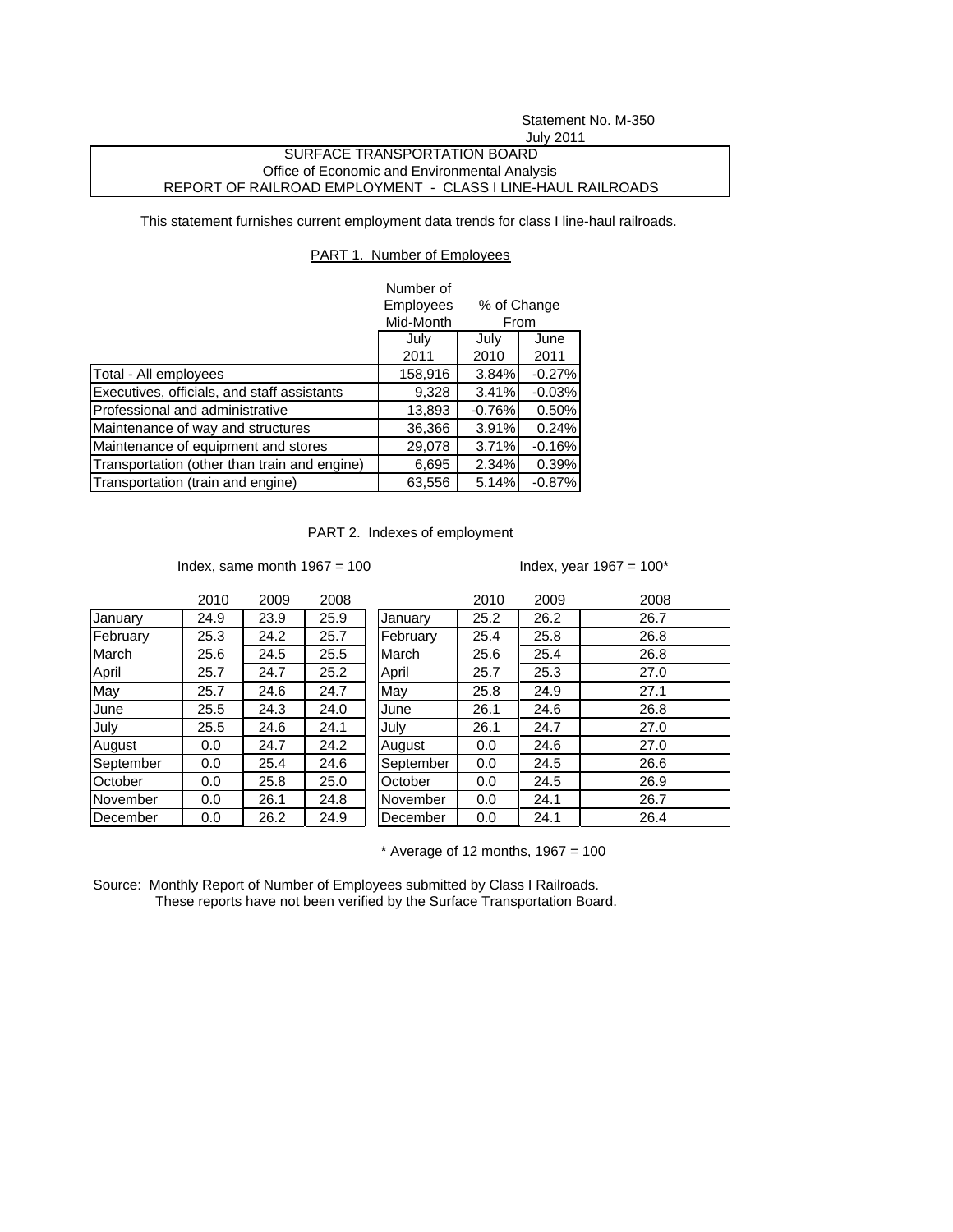| <b>CARRIER</b><br><b>July 2011</b>                             |                                                                         | L100                                                              | L200                                                              | L 300                                                             | L400                         | L500                                                           | L600                                                                    | <b>TOTAL</b>                       |
|----------------------------------------------------------------|-------------------------------------------------------------------------|-------------------------------------------------------------------|-------------------------------------------------------------------|-------------------------------------------------------------------|------------------------------|----------------------------------------------------------------|-------------------------------------------------------------------------|------------------------------------|
| <b>BNSF</b><br><b>CSX</b><br>CN/GTW                            | 130500<br>121500<br>114900                                              | 1,697<br>1,207<br>371                                             | 3,811<br>2,929<br>529                                             | 8,911<br>6,597<br>1,894                                           | 7,227<br>4,883<br>839        | 1,651<br>1,648<br>357                                          | 15,815<br>10,815<br>2,109                                               | 39,112<br>28,079<br>6,099          |
| <b>KCS</b><br><b>NS</b><br>SOO<br>UP                           | (Includes all CN US Operations)<br>134500<br>117100<br>137700<br>139400 | 276<br>1,823<br>307<br>3,647                                      | 371<br>2,818<br>351<br>3,084                                      | 456<br>6,202<br>1,182<br>11,124                                   | 355<br>5,929<br>527<br>9,318 | 75<br>1,410<br>210<br>1,344                                    | 1,309<br>11,861<br>1,416<br>20,231                                      | 2,842<br>30,043<br>3,993<br>48,748 |
| <b>TOTAL</b>                                                   |                                                                         | 9,328                                                             | 13,893                                                            | 36,366                                                            | 29,078                       | 6,695                                                          | 63,556                                                                  | 158,916                            |
| <b>NRPC</b>                                                    | 103000                                                                  | 1,480                                                             | 4,902                                                             | 2,974                                                             | 4,936                        | 2,857                                                          | 3,440                                                                   | 20,589                             |
|                                                                |                                                                         | July<br>2011                                                      | July<br>2010                                                      | June<br>2011                                                      |                              | Year                                                           | % Change<br>Month                                                       |                                    |
| L 100<br>L200<br>L 300<br>L400<br>L500<br>L600<br><b>TOTAL</b> |                                                                         | 9,328<br>13,893<br>36,366<br>29,078<br>6,695<br>63,556<br>158,916 | 9,020<br>13,999<br>34,998<br>28,039<br>6,542<br>60,448<br>153,046 | 9,331<br>13,824<br>36,279<br>29,126<br>6,669<br>64,111<br>159,340 |                              | 3.41%<br>$-0.76%$<br>3.91%<br>3.71%<br>2.34%<br>5.14%<br>3.84% | $-0.03%$<br>0.50%<br>0.24%<br>$-0.16%$<br>0.39%<br>$-0.87%$<br>$-0.27%$ |                                    |
|                                                                |                                                                         | 1967<br><b>Months</b>                                             |                                                                   | 2011<br><b>Months</b>                                             |                              | Ratio<br>Corresp.<br><b>Months</b>                             | Ratio<br>Average<br>Month                                               |                                    |

|           | <b>Months</b> | <b>Months</b> | Months | Month |
|-----------|---------------|---------------|--------|-------|
| January   | 614,766       | 153,304       | 24.9   | 25.2  |
| February  | 610,335       | 154,502       | 25.3   | 25.4  |
| March     | 608,751       | 155,842       | 25.6   | 25.6  |
| April     | 611,136       | 156,777       | 25.7   | 25.7  |
| May       | 613,824       | 157,522       | 25.7   | 25.8  |
| June      | 624,153       | 159,340       | 25.5   | 26.1  |
| July      | 623,096       | 158,916       | 25.5   | 26.1  |
| August    | 619,419       | 0             | 0.0    | 0.0   |
| September | 606,714       | 0             | 0.0    | 0.0   |
| October   | 597,271       | 0             | 0.0    | 0.0   |
| November  | 593,568       | 0             | 0.0    | 0.0   |
| December  | 590,100       | 0             | 0.0    | 0.0   |

Source: Monthly Report of Number of Employees submitted by Class I Railroads. These reports have not been verified by the Surface Transportation Board.